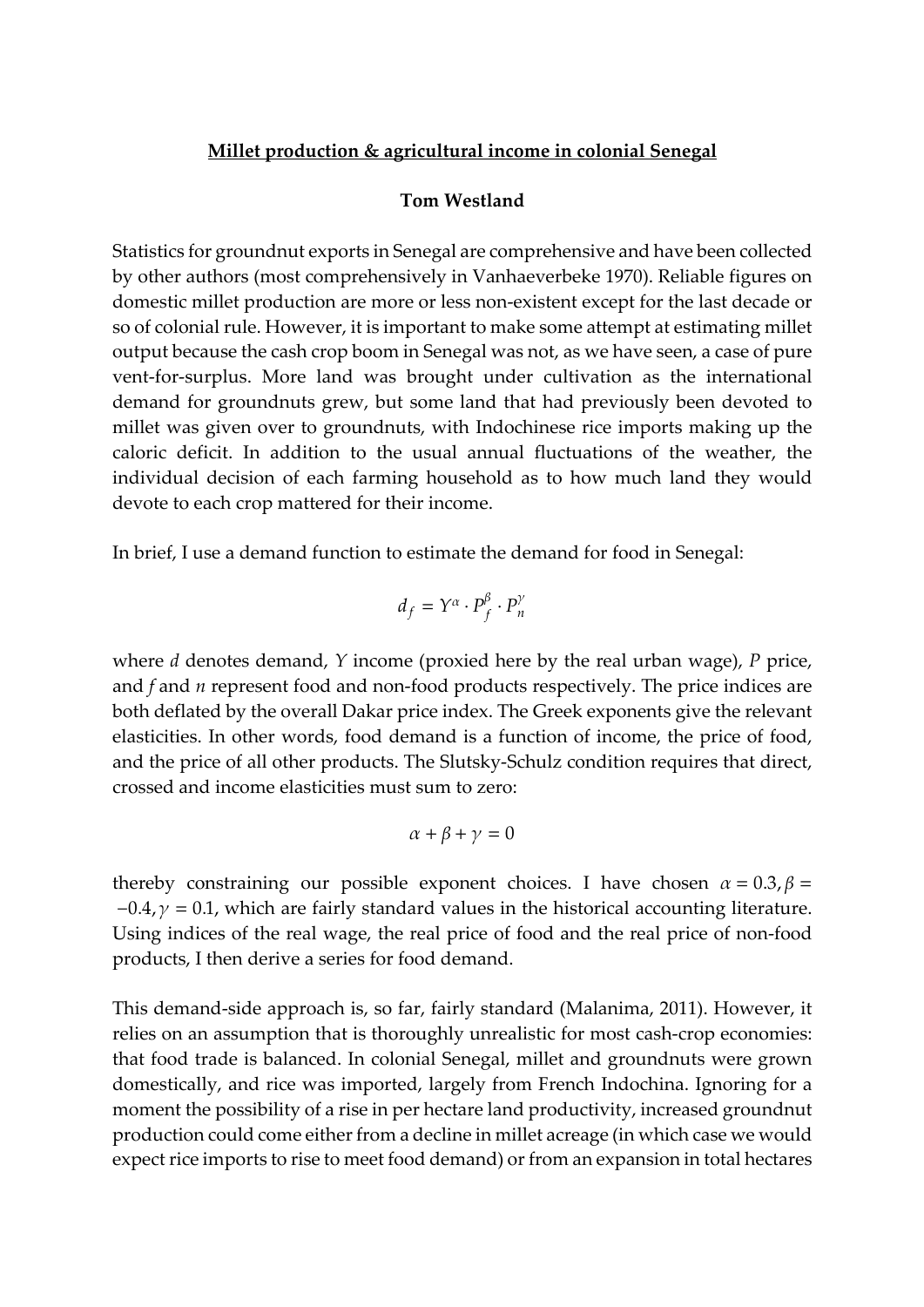cultivated, in which case either millet production or rice imports might rise to meet the rise in income. For this reason, in estimating millet production, I assume that food demand is met partially by imported rice, the volume of which I can measure, and by millet production, the residual.

Taking 1954, a year for which both millet production and rice imports are fairly welldocumented, I then convert the food demand index into an estimate for riceequivalent units, taking into account the fact that millet has about 83% of the calories per unit of weight than does rice. I also account for the fact that there was substantial production of secondary crops, like cassava (approximately 80,000 tonnes in 1954) and Casamançais rice (approximately 63,000 tonnes). In total, in 1954, millet made up about 66% of total domestic food production, expressed in rice-equivalent units, and about 61% of total domestic food production by value. I therefore subtract rice imports from total food demand to arrive at total domestic food supply, and multiply this by 0.66 to arrive at total millet production.

I then divide millet production by the total non-urban population, further dividing by four to arrive at the equivalent of Allen's two-adult, two-children family. This gives average household millet production. I perform the same operation for groundnut exports, to arrive at figures for total household production in each year. I multiply these volumes by yearly prices, taken from my urban millet price series and Vanhaeverbeke's groundnut FOB price series, the latter adjusted for marketing margins. This gives us income from millet and income; however, since 61% of total domestic food production by value came from non-millet crops like rice and cassava, I divide total income by 0.61 to arrive at a figure for total household agricultural production in current francs. I divide this figure by the Dakar price index to yield an estimate for farmer income. The resulting series probably does not describe any one family particularly well. Crop mixes varied greatly across different regions in Senegal (see Map 1).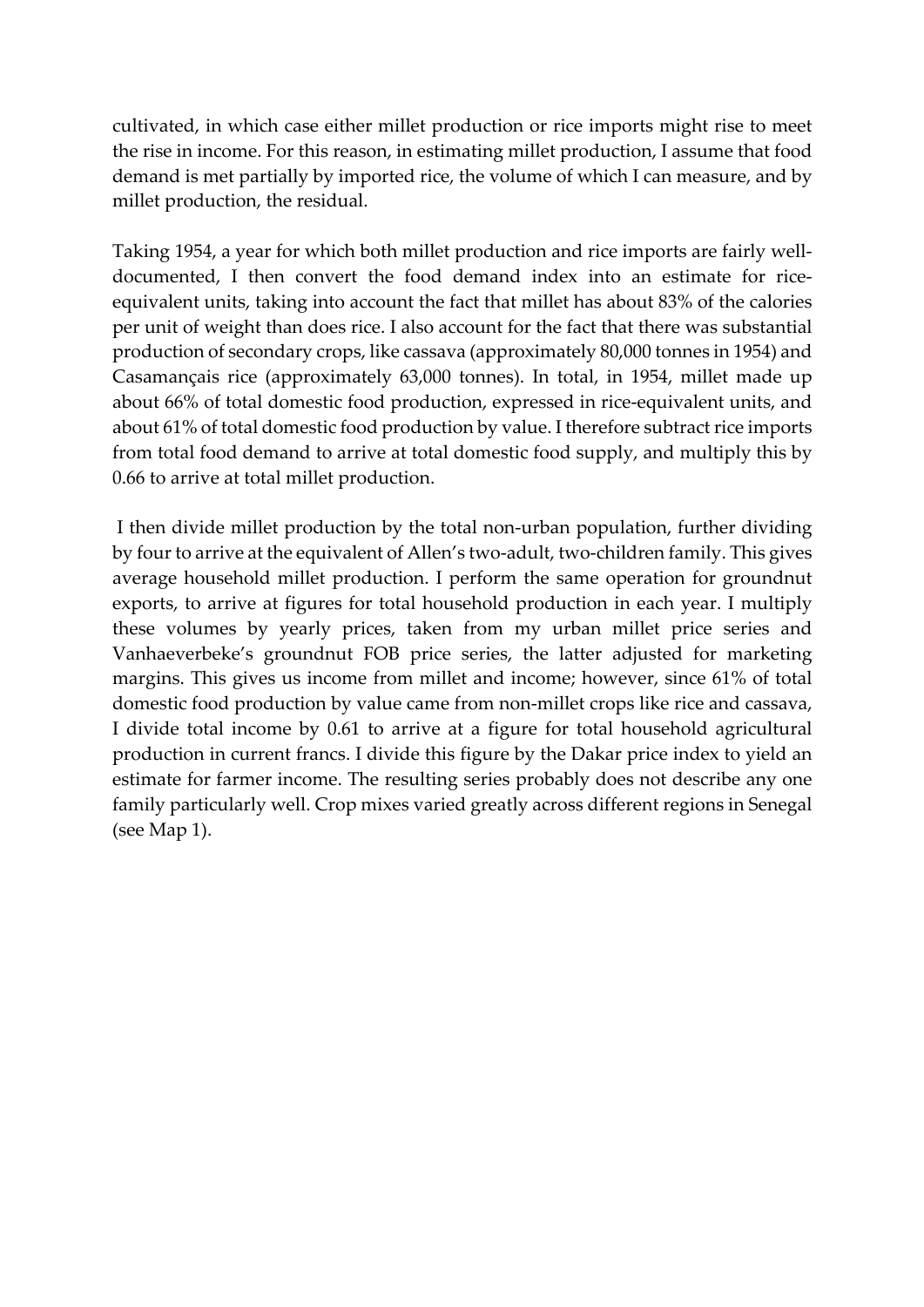Major crops by region in Senegal, 1954 Each dot is 10 tonnes



## **Map 1**

The resulting series is, however, extremely telling. Farmer welfare ratios, shown as the grey line in the following figure, closely track the Dakar series that uses estimated working class rents rather than Allen-style 5%-of-subsistence-basket rents. (The 'Allen-style' rent series, on the other hand, is much higher, suggesting that the much of the extra-subsistence surplus in Dakar was claimed by urban landlords, rather than urban workers). The relationship between rural and urban incomes is very striking in the 1940s and 1950s, where the series are almost identical, suggesting that wagesetting in Dakar was highly responsive to conditions in the rural hinterland. Incomes were higher in rural Senegal than in Dakar in the first third of the twentieth century.